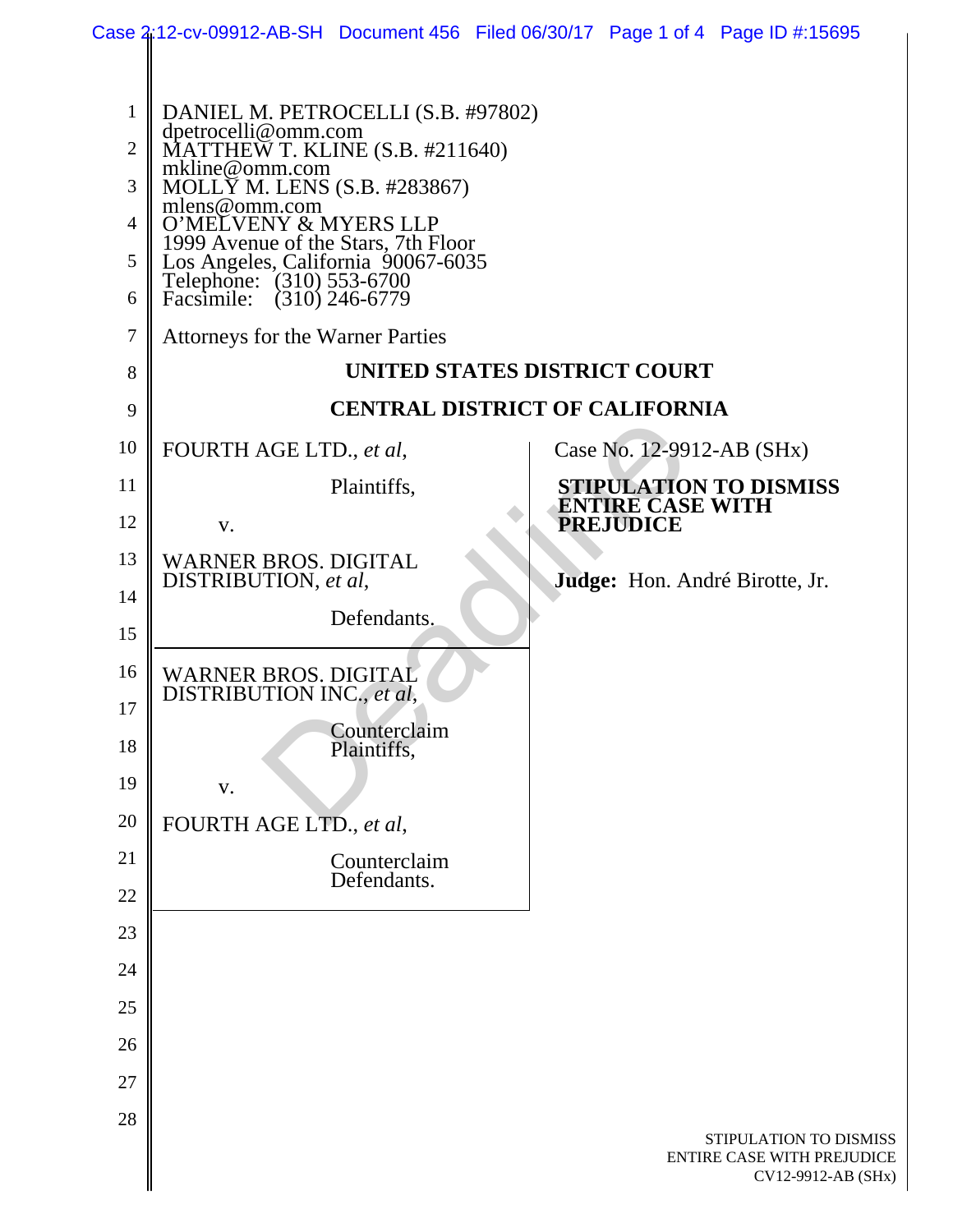| $\mathbf{1}$   | Plaintiffs and Counterclaim Defendants Fourth Age Limited, Priscilla Mary         |
|----------------|-----------------------------------------------------------------------------------|
| $\overline{2}$ | Anne Reuel Tolkien, as Trustee of the Tolkien Trust, The J.R.R. Tolkien Estate    |
| 3              | Ltd., Harper Collins Publishers, Ltd., Unwin Hyman Ltd. and George Allen &        |
| $\overline{4}$ | Unwin (Publishers), Ltd. (collectively, the "Tolkien/HC Parties") and Defendants  |
| 5              | and Counterclaim Plaintiffs Warner Bros. Home Entertainment Inc., Warner Bros.    |
| 6              | Entertainment Inc., Warner Bros. Consumer Products Inc. and New Line              |
| $\tau$         | Productions, Inc. (collectively, the "Warner Parties") and The Saul Zaentz        |
| $8\phantom{1}$ | Company ("Zaentz"), by and through their respective counsel of record, hereby     |
| 9              | stipulate and agree as follows:                                                   |
| 10             | WHEREAS, the Tolkien/HC Parties filed their complaint (the "Complaint")           |
| 11             | in this action on November 19, 2012;                                              |
| 12             | WHEREAS, the Warner Parties filed their answer as well as counterclaims           |
| 13             | against the Tolkien/HC Parties (the "Warner Counterclaim") on January 18, 2013;   |
| 14             | WHEREAS, Zaentz also filed its answer as well as counterclaims against the        |
| 15             | Tolkien/HC Parties (the "Zaentz Counterclaim") on January 18, 2013;               |
| 16             | WHEREAS, the Warner Parties and Zaentz each amended their                         |
| 17             | counterclaims on March 11, 2013 (the "Warner Amended Counterclaim" and the        |
| 18             | "Zaentz Amended Counterclaim," respectively);                                     |
| 19             | WHEREAS, the Tolkien/HC Parties filed motions to dismiss and special              |
| 20             | motions to strike pursuant to California Code of Civil Procedure Section 425.16   |
| 21             | (the "anti-SLAPP" motions) with respect to both the Warner Amended                |
| 22             | Counterclaim and the Zaentz Amended Counterclaim;                                 |
| 23             | WHEREAS, this Court denied the motions to dismiss and the anti-SLAPP              |
| 24             | motions on July 11, 2013;                                                         |
| 25             | WHEREAS, the Tolkien/HC Parties answered the Warner Amended                       |
| 26             | Counterclaim and the Zaentz Amended Counterclaim on July 25, 2013;                |
| 27             |                                                                                   |
| 28             | STIPULATION TO DISMISS<br><b>ENTIRE CASE WITH PREJUDICE</b><br>CV12-9912-AB (SHx) |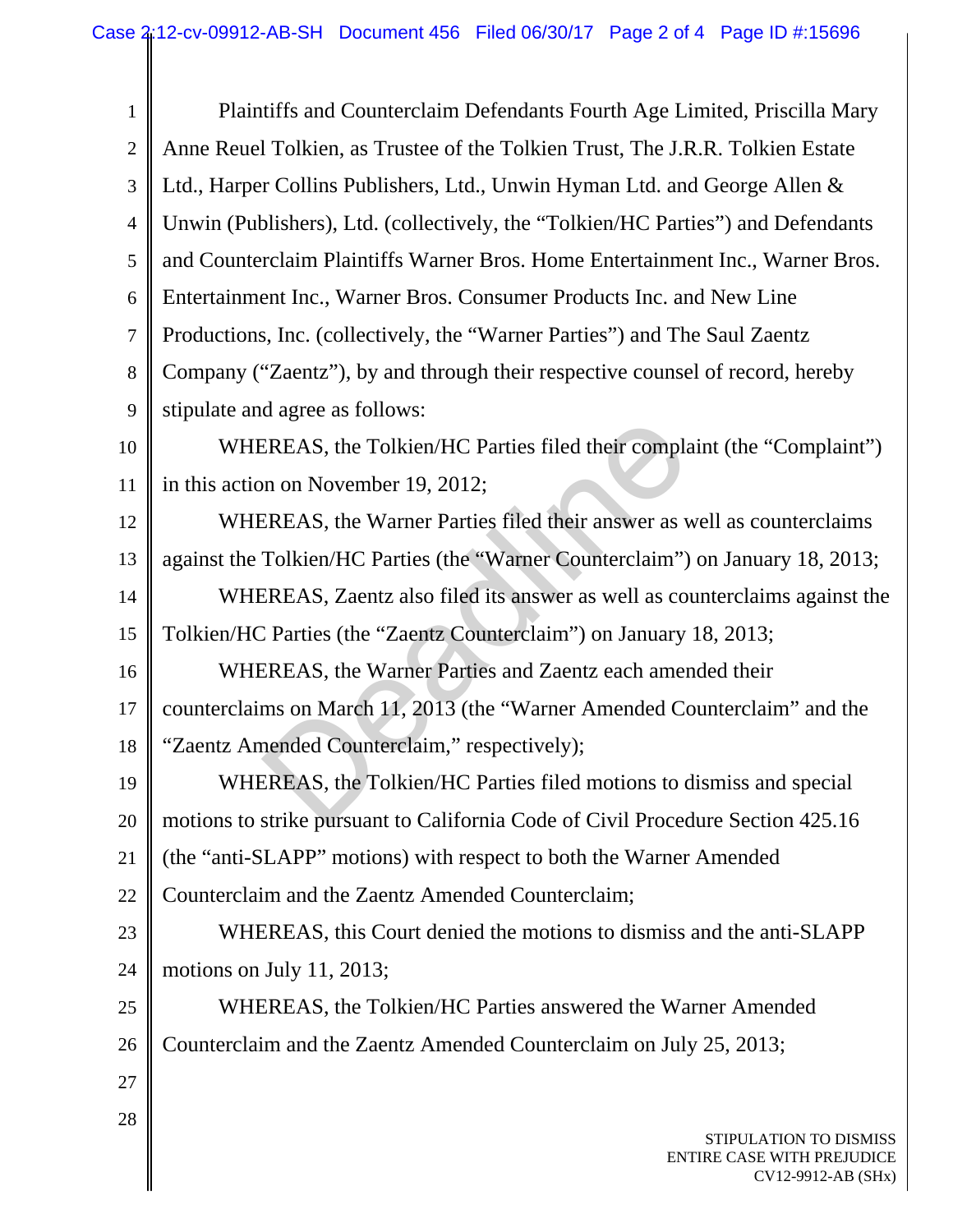| $\mathbf{1}$   | WHEREAS, with the pleadings fully joined, the Parties proceeded to litigate         |  |  |  |  |
|----------------|-------------------------------------------------------------------------------------|--|--|--|--|
| $\overline{2}$ | this matter with this Court's supervision;                                          |  |  |  |  |
| 3              | WHEREAS, the Parties have amicably resolved their differences and no                |  |  |  |  |
| $\overline{4}$ | longer wish to pursue the claims pled in the Complaint, the Warner Amended          |  |  |  |  |
| 5              | Counterclaim, and the Zaentz Amended Counterclaim;                                  |  |  |  |  |
| 6              | WHEREAS, pursuant to Federal Rule of Civil Procedure $41(a)(1)(A)(ii)$ and          |  |  |  |  |
| 7              | (c), the Parties jointly request that the Complaint, the Warner Amended             |  |  |  |  |
| 8              | Counterclaim, and the Zaentz Amended Counterclaim be dismissed with prejudice       |  |  |  |  |
| 9              | in their entirety as to all parties thereto;                                        |  |  |  |  |
| 10             | WHEREAS, the Parties have agreed that no fees or costs are to be awarded            |  |  |  |  |
| 11             | by the Court;                                                                       |  |  |  |  |
| 12             | IT IS THEREFORE STIPULATED AND AGREED AS FOLLOWS:                                   |  |  |  |  |
| 13             | 1.<br>The Complaint, the Warner Amended Counterclaim, and the Zaentz                |  |  |  |  |
| 14             | Amended Counterclaim are dismissed in their entirety with prejudice as to all       |  |  |  |  |
| 15             | parties thereto; and                                                                |  |  |  |  |
| 16             | No Party is entitled to recover any fees or costs.<br>2.                            |  |  |  |  |
| 17             |                                                                                     |  |  |  |  |
| 18             |                                                                                     |  |  |  |  |
| 19             | June 29, 2017<br>Respectfully Submitted,<br>Dated:                                  |  |  |  |  |
| 20             | O'MELVENY & MYERS LLP                                                               |  |  |  |  |
| 21             |                                                                                     |  |  |  |  |
| 22             | By: /s/ Daniel M. Petrocelli<br>Daniel M. Petrocelli                                |  |  |  |  |
| 23             | <b>Attorneys for Warner Defendants</b><br>and Counterclaim Plaintiffs               |  |  |  |  |
| 24             |                                                                                     |  |  |  |  |
| 25             |                                                                                     |  |  |  |  |
| 26             |                                                                                     |  |  |  |  |
| 27             |                                                                                     |  |  |  |  |
| 28             |                                                                                     |  |  |  |  |
|                | STIPULATION TO DISMISS<br>$-2-$<br>ENTIRE CASE WITH PREJUDICE<br>CV12-9912-AB (SHx) |  |  |  |  |